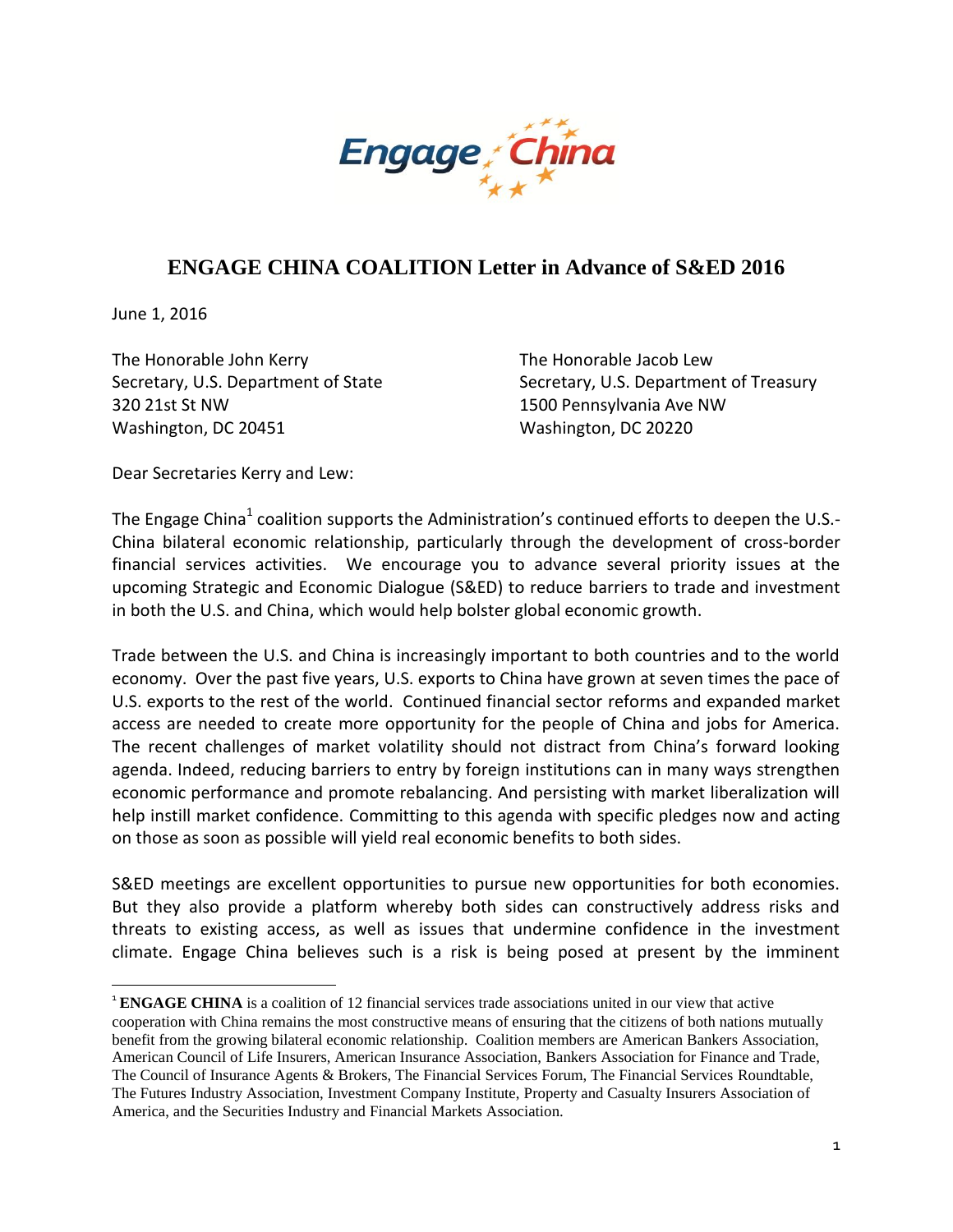introduction of so called 'secure and controllable' ICT regulations by China's Insurance Regulatory Commission (CIRC). We therefore believe addressing this urgent issue should be the single number one priority of the June 2016 S&ED. The Appendix provides more detail.

Our key policy priorities in China are listed below, with specific details included in the appendix:

- Removing ownership limits and licensing moratoriums for financial service providers in Mainland China;
- Opening bond underwriting to foreign banks;
- Further expanding investment channels (QFII, RQFII and QDII);
- Improving regulatory and procedural transparency;
- Ensuring regulatory coherence and coordination with major jurisdictions; and
- Reinforcing the need for a risk-based system for ICT regulation.

We appreciate your efforts to advance these priorities during the upcoming S&ED, and we look forward to future engagement on these important issues. Please feel free to contact Peter Matheson ( $P$ matheson@sifma.org) should you have any questions about these issues.

Sincerely,

5 Benton

Kenneth E. Bentsen, Jr. Chairman, Engage China Coalition President & Chief Executive Officer, SIFMA

cc:

Ambassador Michael Froman, U.S. Trade Representative Ambassador Robert Holleyman, Deputy U.S. Trade Representative Nathan Sheets, Under Secretary of International Affairs, U.S. Treasury Marisa Lago, Assistant Secretary for International Markets and Development, U.S. Treasury Robert Dohner, Deputy Assistant Secretary for Asia, U.S. Treasury Christopher Adams, Senior Coordinator for China Affairs and the Strategic and Economic Dialogue, U.S. Treasury Catherine Novelli, Under Secretary for Economic Growth, Energy, and the Environment, State Department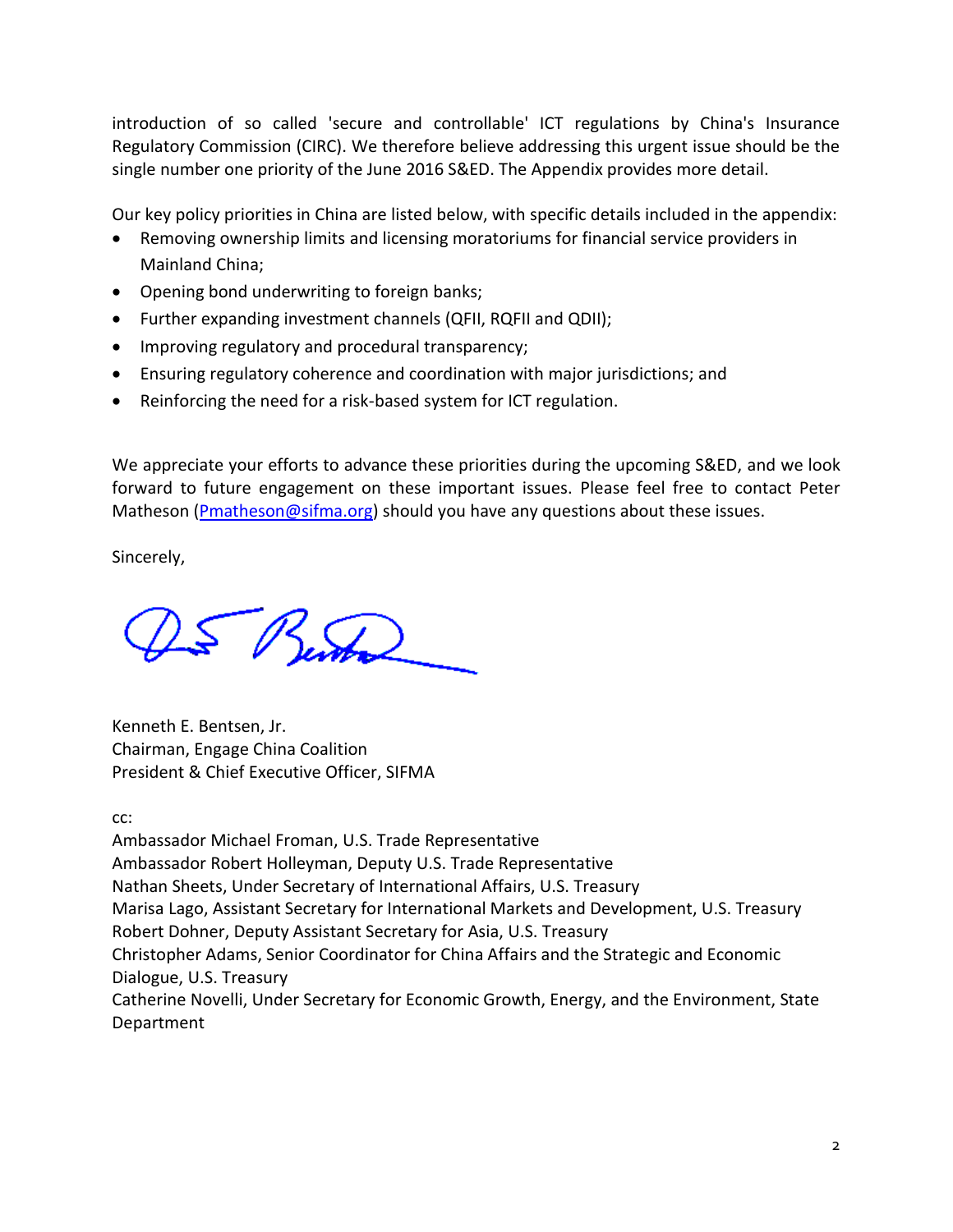# **Appendix – Detailed Policy Priorities**

## **Market Access Issues**

## *Remove Ownership Limits for Financial Services Providers*

Continued progress must be made to provide a level playing field for foreign and domestic financial services firms operating in China. Foreign financial services firms still face market access impediments (including limitations on ownership stakes), licensing moratoriums and national treatment issues in China that hinder their ability to fully contribute to developing and modernizing China's financial markets. As such, removing ownership limits for U.S.-based financial firms investing in China is a necessary precursor to developing and modernizing China's financial markets. It is important to level the playing field by allowing U.S. financial services providers to compete on a fair and commercial basis with domestic Chinese firms. Ongoing liberalization of the financial services sector, and allowing full freedom of corporate form – including 100 percent foreign ownership – should remain a cornerstone of the Administration's policy priorities in China. Further, it would be particularly helpful to set out a liberalization schedule by which market access impediments will be removed by Chinese authorities, to improve the predictability and transparency in the Chinese investment climate for American financial firms.

#### *Open Bond Underwriting to Foreign Banks*

We commend Chinese policymakers for their efforts to expand access to its domestic bond and capital markets. Still, we encourage further progress in granting foreign banks access to underwrite bonds in China's domestic market. Foreign-owned banks should be afforded national treatment to trade and underwrite medium-term notes and commercial paper, as local Chinese banks do. The current regulatory regime discriminates against foreign banks in this crucial market, despite the fact that foreign banks have extensive technical experience and international best practice to bring to China's growing bond market.

#### *Further Expand Investment Channels (QFII, RQFII and QDII)*

The Qualified Foreign Institutional Investor (QFII), Renminbi Qualified Foreign Institutional Investor Scheme (RQFII) and Qualified Domestic Institutional Investor (QDII) platforms help promote inward and outbound investment in (by) Chinese companies. China has gradually raised the quota for QFIIs, including recently with the introduction of the Stock Connect platforms and HK-China fund passport regime. We welcome these important steps in the direction of greater integration with the global capital markets. Still, QFII, RQFII and QDII requirements remain onerous with the effect of substantially limiting the utility of the program as well as the universe of investors that can take advantage of them. We urge China to continue the process of making its securities and futures markets more attractive to investment through the rapid liberalization of current QFII, RQFII and QDII restrictions on an agreed transition schedule. Similarly, we are encouraged by progress towards opening the China Interbank Bond Market. Further liberalization of futures markets will deepen the liquidity of the underlying cash markets, and enhance price discovery to benefit the Chinese real economy. Ultimately, eliminating investment restrictions in consultation with foreign and domestic capital markets participants would help diversify the investor base and strengthen international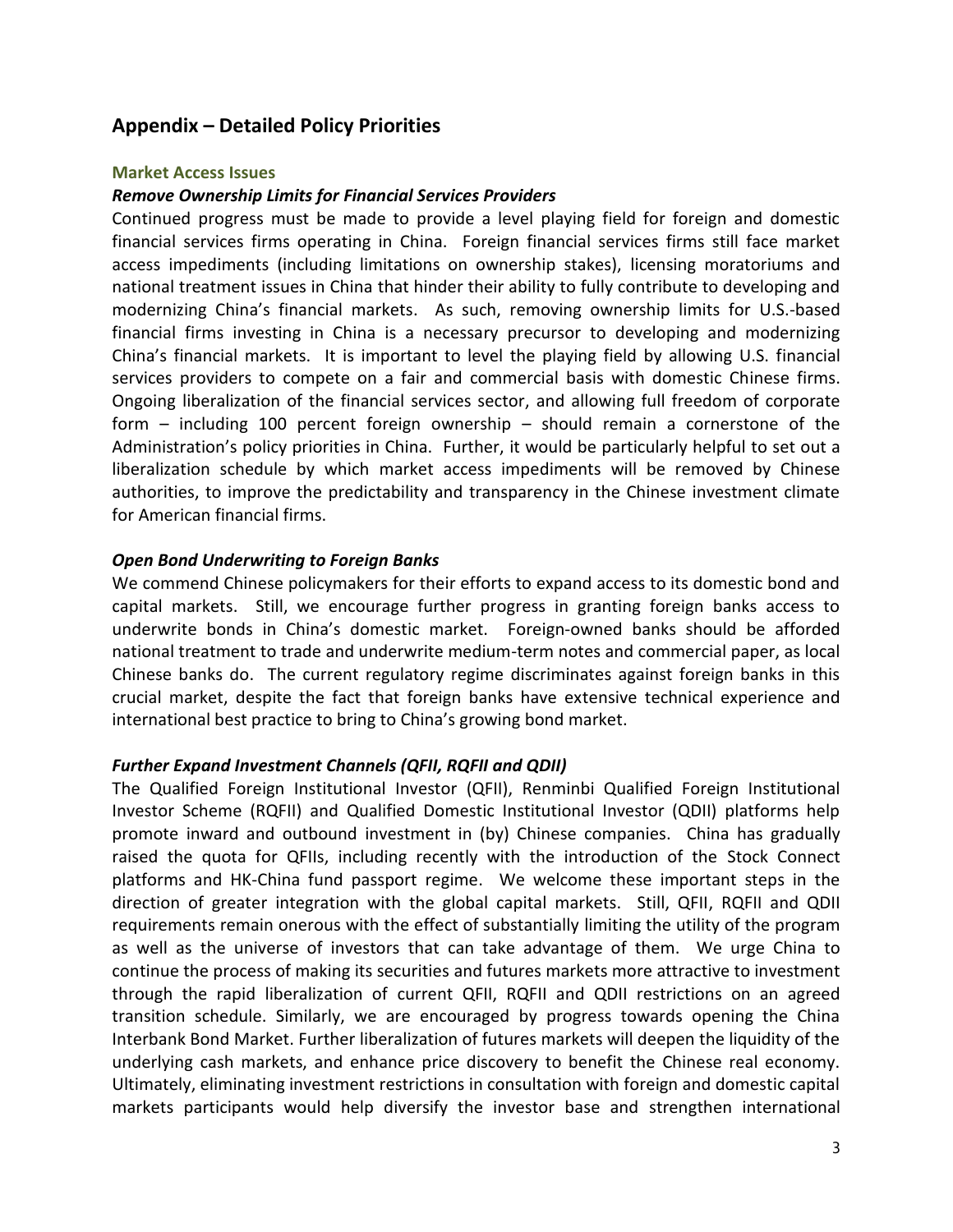investor confidence in China, which would help Chinese policymakers achieve their objectives to stabilize its domestic financial markets and bolster economic growth.

#### **Regulatory Process**

#### *Improve Regulatory and Procedural Transparency*

Fair and transparent regulation plays an integral role in the development of deep and liquid capital markets that attract market participants, increase efficiency, and spur economic growth and job creation. Transparency generally means that the public and industry participants have the opportunity to participate in the rule-making process, to access information about proposed rules, to question and understand the rationale behind draft rules, and to have sufficient opportunity to review and comment on proposed rules. Final rules and regulations should be clearly articulated and easily understood and should reflect the input of all stakeholders. By increasing transparency and predictability in the investment climate, policymakers can improve market confidence which enables firms to invest more consistently and readily in the Chinese economy.

#### *Ensure Coherence and Coordination with Other Major Jurisdictions*

We encourage Chinese regulators to monitor reforms and engage in international regulatory efforts to improve cross-border coordination of rules. Conflicting rules and regulations can lead to significant market fragmentation, disruption and hinder the growth and development of capital markets. We applaud Chinese policymakers that have taken on leadership roles at various international fora – such as working groups of the Basel Committee on Banking Supervision – as well as the steps taken by the People's Bank of China to engage bilaterally with its U.S. counterparts regarding regulatory recognition and deference, such as with respect to Chinese central counterparties (CCPs). We encourage such leadership and bilateral engagement to continue to improve cross-border coordination of regulatory reforms and avoid market uncertainty and market disruption.

#### **Other Industry Concerns**

# *Reinforce the Need for a Risk Based System for ICT Regulation*

While we recognize each sovereign territory's legitimate right to address the growing risk of cyber threats, we have concerns about the approach taken to impose "secure and controllable" technology requirements on the financial services sector in China. We were encouraged that the draft directive that was originally promulgated by the China Banking Regulation Commission (CBRC) was suspended in April 2015, however the CIRC is moving forward with similar problematic requirements – which we fear will be adopted by other sectoral regulators once finalized. We encourage the U.S. delegation to reinforce the industry's concerns with the ICT requirements both bilaterally at the S&ED as well as through the World Trade Organization's Technical Barriers to Trade Committee that is expected to convene in June. We would appreciate any effort by the U.S. delegation to underscore the importance of taking a principles-based approach to cybersecurity regulation and to reinforce: (i) the need for a riskbased rather than a product-based ICT regulatory regime that will allow firms to source the best technology available to meet their unique cybersecurity needs; (ii) resistance to source code